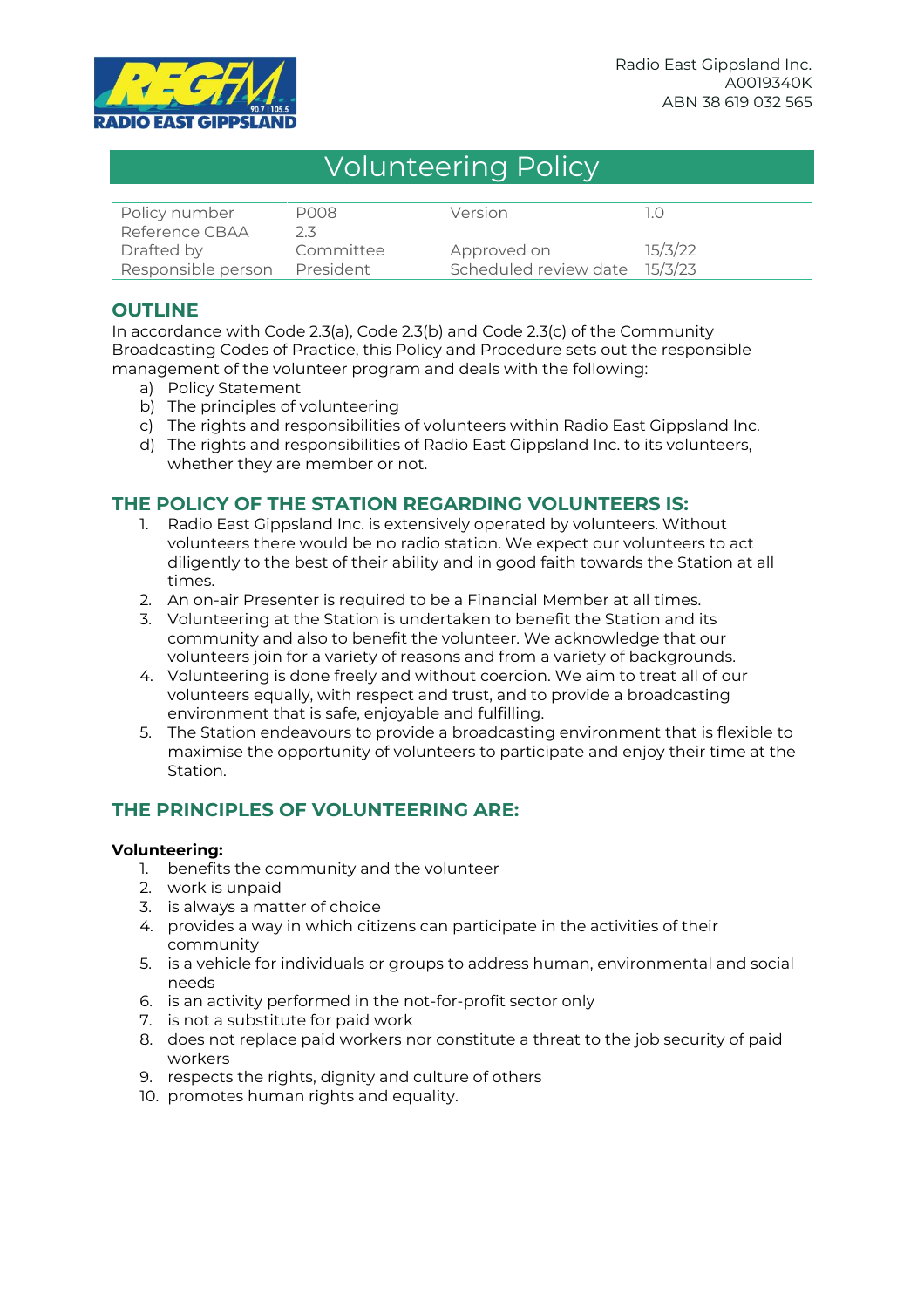# **THE RIGHTS AND RESPONSIBILITES OF VOLUNTEERS WITHIN RADIO EAST GIPPSLAND INC. ARE:**

#### **RIGHTS:**

Volunteers at Radio East Gippsland Inc. have the right to:

- be treated with consideration and respect,
- a suitable assignment respecting their personal preference, temperament, abilities, education, training and background,
- know as much about the organisation as possible, its policies, people and programs,
- expect clear and open communication from management and other volunteers at all times,
- be given appropriate orientation, introduction, provision of information and training, if necessary, about new developments,
- sound guidance and direction in the broadcast environment,
- advance notice (where possible) of changes which may affect their tasks (such as programming changes),
- a broadcasting environment complying with statutory requirements in regard to equal employment, anti-discrimination legislation, the Commonwealth Racial Discrimination Act 1975 and occupational health and safety standards,
- be heard, to feel free to make suggestions and to be given respect for honest and constructive opinion,
- appropriate insurance cover such as volunteer and public liability insurance,
- appropriate grievance procedures in the event of a dispute and, if necessary, mediation or arbitration to assist with resolving the dispute,
- receive written notification and reasons for suspension or release of services,
- have services appropriately assessed and effectively recognised,
- have training provided that will enable participation at the Station at a variety of levels.

## **RESPONSIBILITIES:**

## **Volunteers at Radio East Gippsland Inc. are expected to:**

- have a responsible attitude towards their voluntary commitments,
- be prompt, reliable and productive with regard to their commitments and agreements made with Radio East Gippsland Inc.,
- notify the appropriate person if unable to meet commitments,
- accept and abide by the Constitution, Rules and Policies of Radio East Gippsland Inc.,
- understand and adhere to the Codes of Practice and maintain familiarity with broadcast laws such as defamation law and the Broadcast Services Act 1992,
- not to represent Radio East Gippsland Inc. publicly or commercially unless authorised to do so,
- not bring into disrepute the operations, management or other volunteers of Radio East Gippsland Inc.,
- treat technical equipment with due care and respect and to notify technical volunteers of faults and problems,
- undertake to complete the appropriate level of training offered at the station if intending to participate in any area of presentation or production of programming,
- only use station resources and equipment in carrying out tasks for Radio East Gippsland Inc. and not for personal or private purposes,
- ensure that the Station has their current contact details,